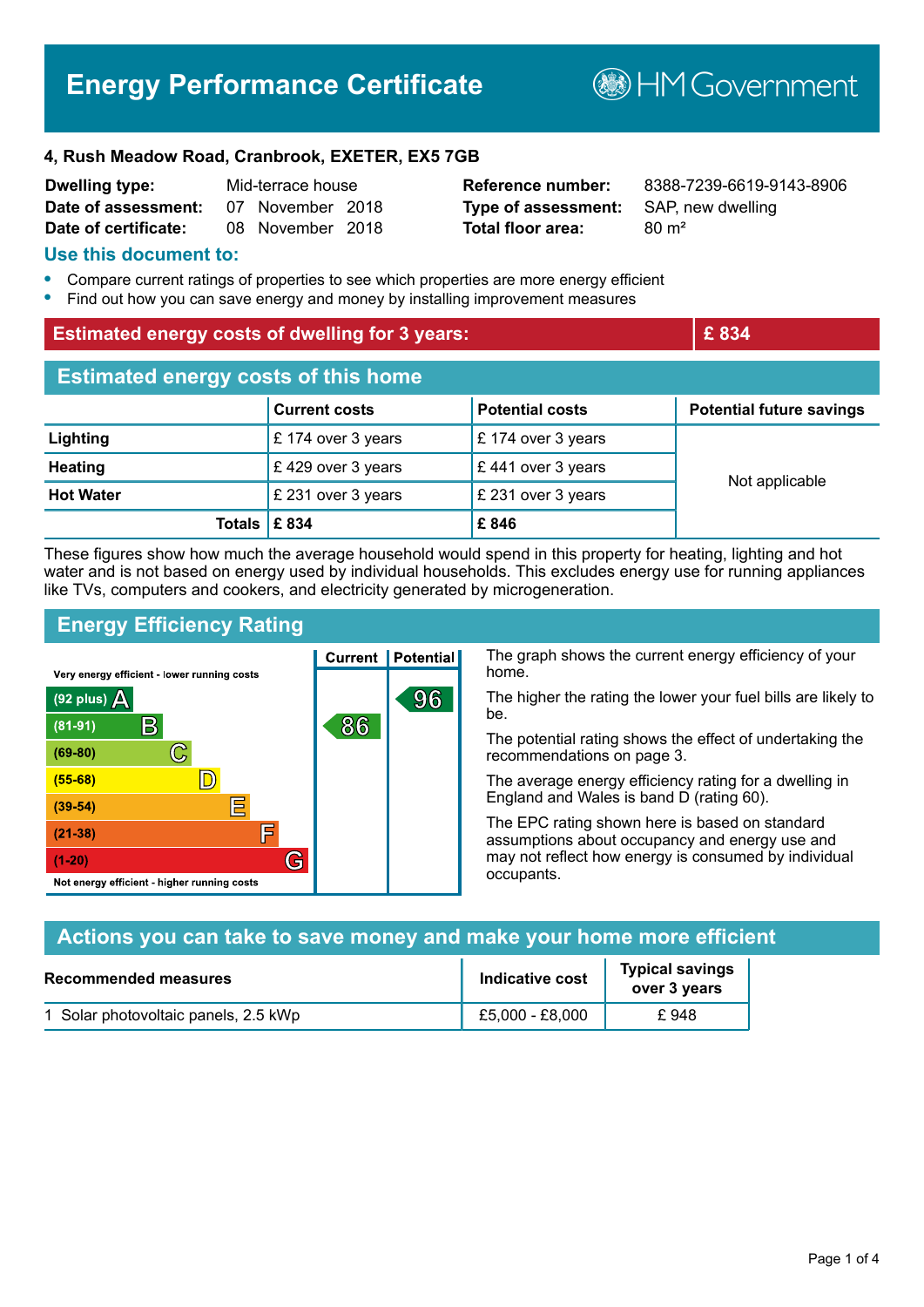**Energy Performance Certificate**

## **Summary of this home's energy performance related features**

| <b>Element</b>        | <b>Description</b>                                                         | <b>Energy Efficiency</b> |
|-----------------------|----------------------------------------------------------------------------|--------------------------|
| Walls                 | Average thermal transmittance 0.30 W/m <sup>2</sup> K                      | ★★★★☆                    |
| Roof                  | Average thermal transmittance 0.1 W/m <sup>2</sup> K                       | *****                    |
| Floor                 | Average thermal transmittance 0.20 W/m <sup>2</sup> K                      | *****                    |
| <b>Windows</b>        | High performance glazing                                                   | *****                    |
| Main heating          | Community scheme                                                           | *****                    |
| Main heating controls | Charging system linked to use of community heating, programmer<br>and TRVs | ★★★★☆                    |
| Secondary heating     | None                                                                       |                          |
| Hot water             | Community scheme                                                           | *****                    |
| Lighting              | Low energy lighting in all fixed outlets                                   | *****                    |
| Air tightness         | Air permeability 7.0 m <sup>3</sup> /h.m <sup>2</sup> (assumed)            | ★★★☆☆                    |

Thermal transmittance is a measure of the rate of heat loss through a building element; the lower the value the better the energy performance.

Air permeability is a measure of the air tightness of a building; the lower the value the better the air tightness.

Current primary energy use per square metre of floor area: 52 kWh/m² per year

### **Low and zero carbon energy sources**

Low and zero carbon energy sources are sources of energy that release either very little or no carbon dioxide into the atmosphere when they are used. Installing these sources may help reduce energy bills as well as cutting carbon. The following low or zero carbon energy sources are provided for this home:

**•** Combined heat and power

# **Your home's heat demand**

This table shows the energy used for space and water heating by an average household in this property.

#### **Heat demand**

| Space heating (kWh per year) | 1.594 |
|------------------------------|-------|
| Water heating (kWh per year) | 2.188 |

If you built your own home and, as part of its construction, you installed a renewable heating system, you could receive Renewable Heat Incentive (RHI) payments. The estimated energy required for space and water heating will form the basis of the payments. For more information, search for the domestic RHI on the www.gov.uk website.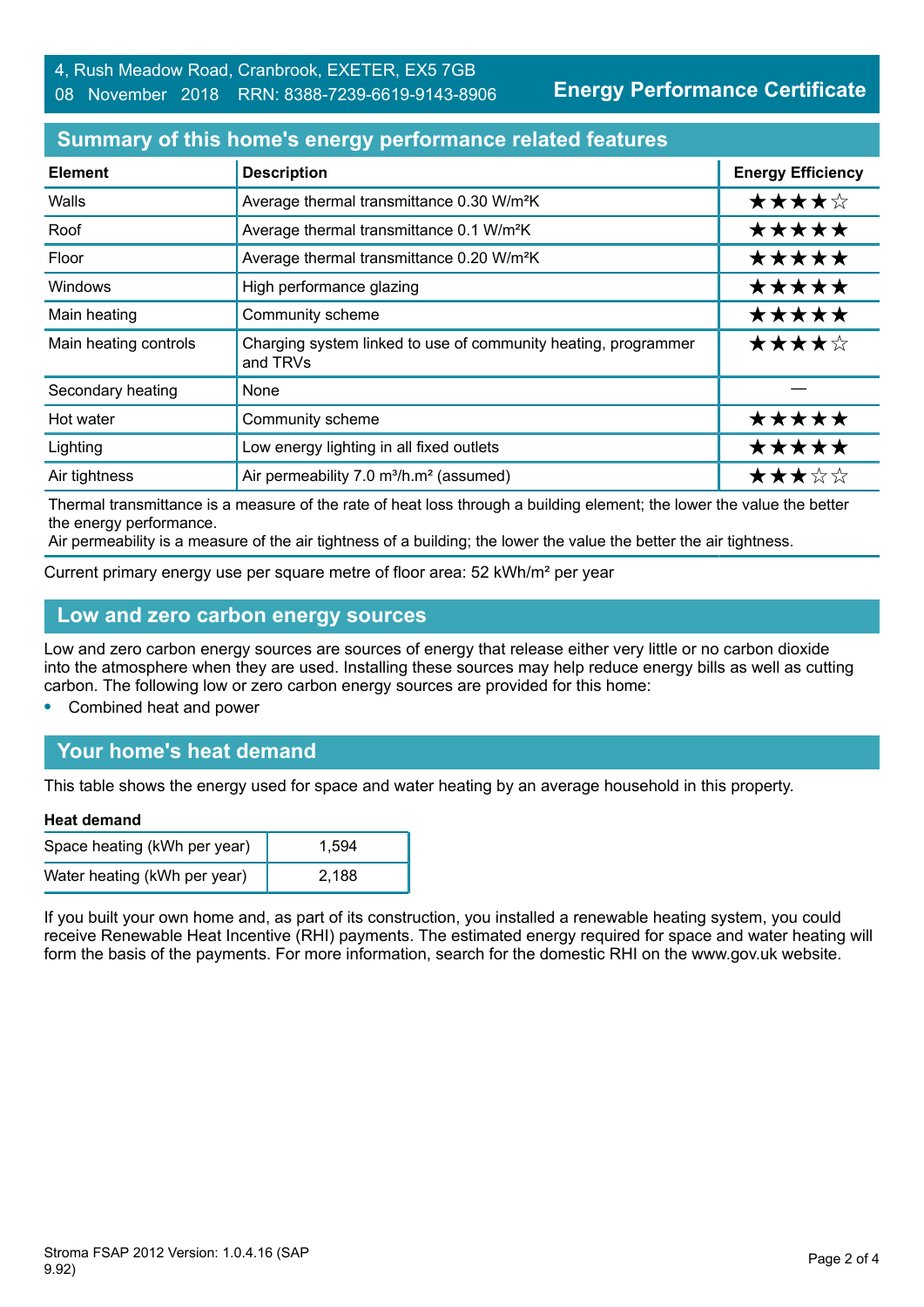### 4, Rush Meadow Road, Cranbrook, EXETER, EX5 7GB 08 November 2018 RRN: 8388-7239-6619-9143-8906

### **Recommendations**

The measures below will improve the energy performance of your dwelling. The performance ratings after improvements listed below are cumulative; that is, they assume the improvements have been installed in the order that they appear in the table. To receive advice on what measures you can take to reduce your energy bills, visit www.simpleenergyadvice.org.uk or call freephone 0800 444202. Before installing measures, you should make sure you have secured the appropriate permissions, where necessary. Such permissions might include permission from your landlord (if you are a tenant) or approval under Building Regulations for certain types of work.

| <b>Recommended measures</b>        | Indicative cost | <b>Typical savings</b><br>per year | <b>Rating after</b><br>improvement |
|------------------------------------|-----------------|------------------------------------|------------------------------------|
| Solar photovoltaic panels, 2.5 kWp | £5,000 - £8,000 | £316                               | A96                                |